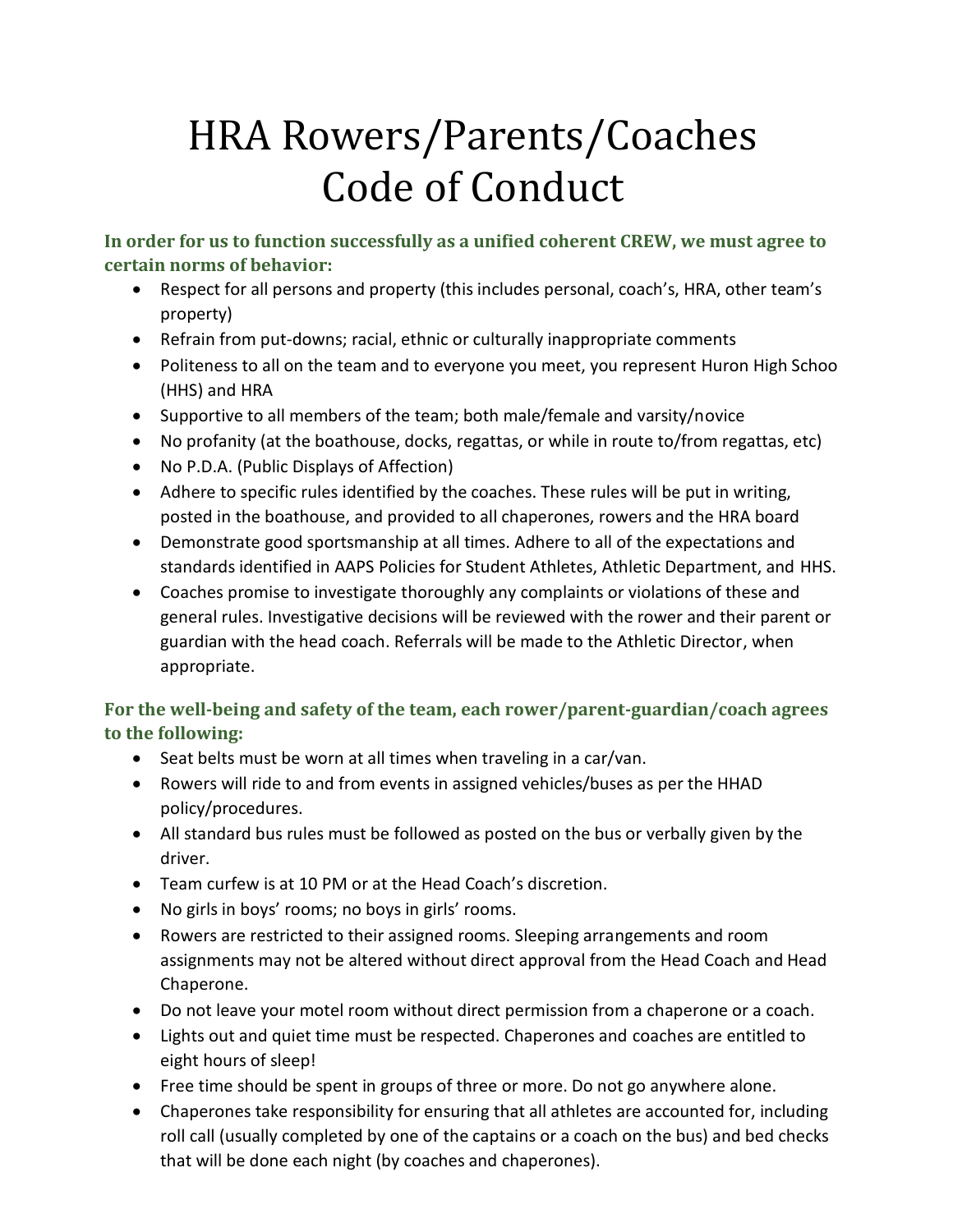#### **Teamparticipation:**

- Everyone is expected to work together as an efficient and powerful single team.
- Everyone is expected to follow the protocols identified by chaperones, coaches and/or regatta officials.

#### **Huron Rowing Team non-negotiable items\***

- No possession or use of alcohol, marijuana, or illegal drugs including steroids
- No abuse of legal or prescription drugs including steroids
- No sexual harassment
- No possession of weapons

\*Any violation of one of these items, meaning behavior that is disruptive to the team, or behavior that threatens the safety of self or others, will result in the offending athlete(s) being sent home immediately, at the parents' expense. By joining Huron Crew, the parents agree to cover all expenses related to sending their athlete home.

#### **Rower Expectations:**

## Expectations:

Your success and the success of the program is directly related to your own and your family's involvement. The HRA and the coaches hold high and attainable expectations for each of you. Above all you must be willing to dedicate yourself to the interests and objectives of the whole. We operate under the team concept: every rower is equally important and equally responsible to the rest of the team.

## Grades:

You are a student *first*, and an athlete *second*. In order to participate in this sport or any sport at HHS, you must pay consistently careful attention to academics. The HHS athletic department requires a minimum GPA of 2.00, with at least five classes in the passing category. If you fail to meet these academic standards, you will be required to withdraw from team activities until you raise your grades to the acceptable level. Academic problems may jeopardize or result in the loss of a rower's seat in the boat. Student-athletes are responsible for managing the demands of practice and study. Set realistic and responsible goals, and use your time efficiently to achieve them.

## Practice:

All in-season practices are mandatory. If you have to miss practice you must let coaches know ahead of time. Off season (i.e., winter and summer) trainings are an optional part of our calendar. Student athletes are encouraged to stay active over the winter and summer months in anticipation of the upcoming season. Rowers may do this through winter crew training or though participation in another sport. Being physically active when not in season is most important!

## Regattas:

Regattas are the reason for practice! If you cannot commit fully to regattas, it may not be the right time for you to join the sport. When the team travels to regattas, exemplary behavior is expected from each rower. As members of the HRA, you represent the club to the rowing community at large. If you have any questions about regatta behavior and protocols, consult the